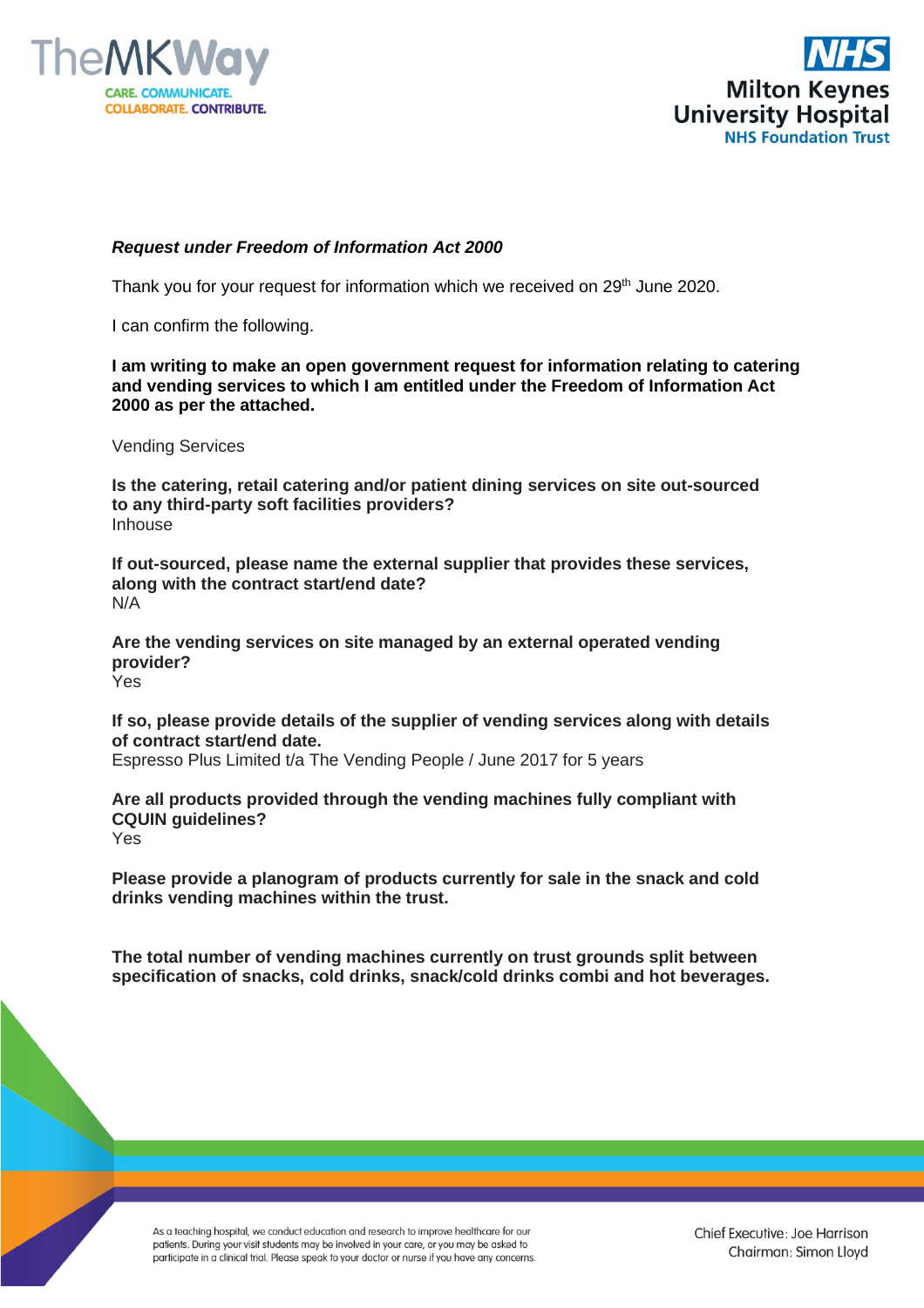



7 x Hot Drinks / 1 x Cold / 1 x Snack / 5 x Combi's

**The amount of NET revenue generated through the vending machines in the financial year 2019/20.** £101,074

**The amount of rebate paid back to the trust as a result of vending machine sales in the financial year 2019/20.** £17,954

**The amount of NET revenue generated through the vending machines in the financial year 2018/19.** £74,994 (June 18 – March 19)

**The amount of rebate paid back to the trust as a result of vending machine sales in the financial year 2018/19.** £18,554 (June 18 – March 19)

**Total rebate paid back to trust as a result of vending sales in the past five years. Tabletop Coffee/Hot Beverage Machines** The Trust have only had the Vending machines on site since June 2017

**Ward Beverage Trolleys**

**Does the Trust own/rent and Tabletop Coffee/Hot Beverage machines for its dining areas?** Yes

**If the Trust own/rent Tabletop Coffee/Hot Beverage machines please can you provide the age/contractual term for these and list make/manufacturer?** Ultrakart – 72 month agreement

**Can you please provide details as to who supplies the Coffee/Ingredients for the aforementioned machines?** Bridge Valley Group **Does the Trust use a ward beverage trolley service to serve hot beverages to inpatients throughout the trust?**

Yes

**If so, please provide details of the number of ward beverage trolleys on site along with details of the equipment provider and any contractual obligations**

As a teaching hospital, we conduct education and research to improve healthcare for our patients. During your visit students may be involved in your care, or you may be asked to participate in a clinical trial. Please speak to your doctor or nurse if you have any concerns.